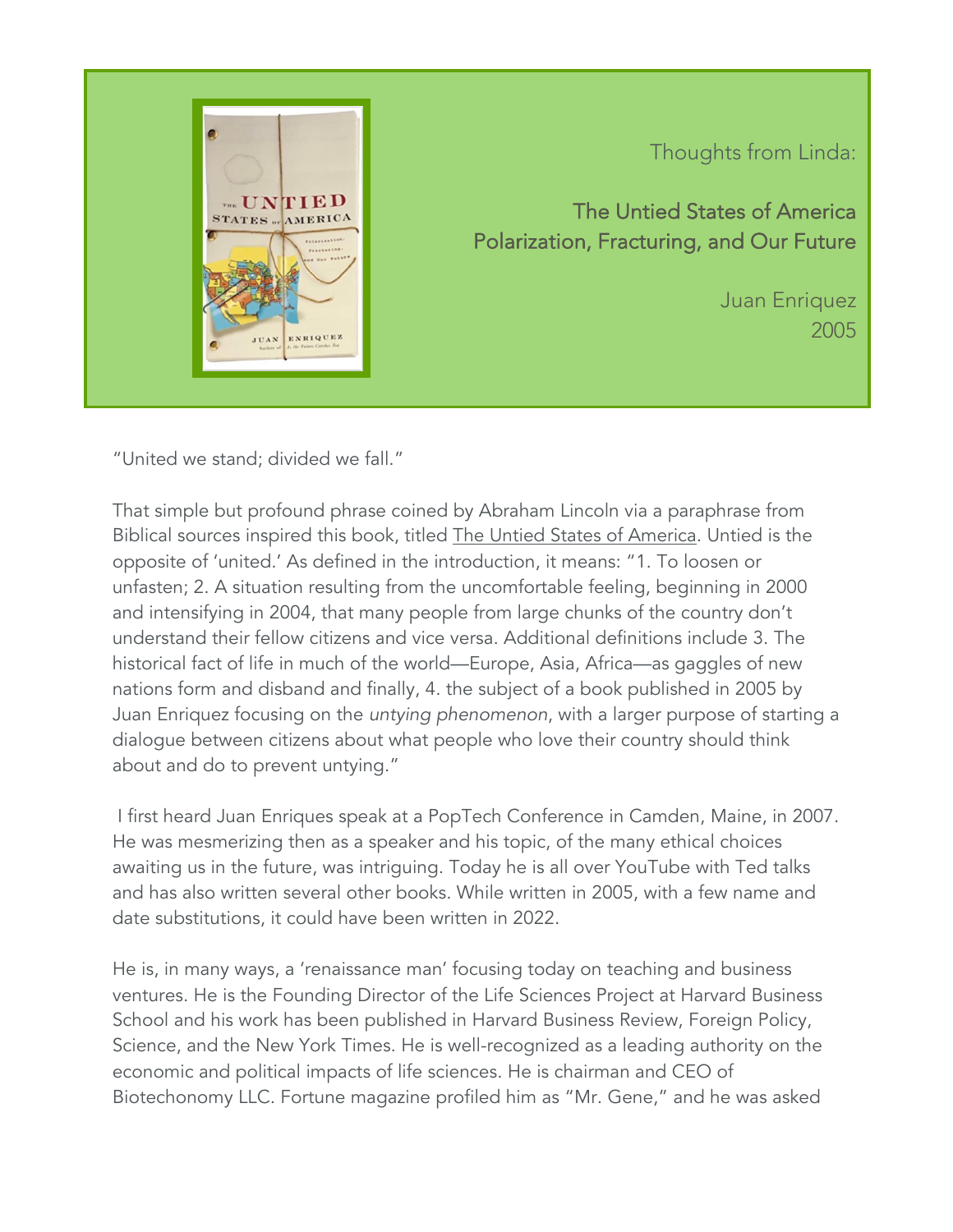by the Van Heyst Group to co-organize the life sciences summit commemorating the 50<sup>th</sup> anniversary of the discovery of DNA.

This book is interesting to read for many reasons. I appreciate his primary question and the exploration of how a nation could become, in fact, 'untied.' Secondly, his writing style is unorthodox, and the book reads with a staccato rhythm as he hits his themes and uses different type fonts for emphasis as well as compelling photos to illustrate his points. Finally, he ties together financial, cultural, and political drivers from a historical perspective, showing how much there is to learn about the transformation of sovereign nations, including how they can change and dissolve. In fact, reading it is like listening to a Ted Talk.

It is divided into eight sections, and the titles of each tell you where he is going: *How Dare You? Untied States, Technology and Religion's Brutal March, Excuse Me…I Was Here First, Borders Bounce: Do You Habla Espanol? Democracy + Open Borders = Four Mexicos, Europe and Its Discontents (What Is A Country, Anyway?) and Like Your Flag? Want To Keep It?*

In his first chapter, he tackles the question: "Could it ever happen here?" and explores the tenuous nature of any organization where the economics do not support the activities of that structure…whether it is a family, a company, or as he notes, a nation. He was quite prescient in calling out the key elements that ultimately resulted in the 2008 Global Financial Crisis, writing this in 2005. He mentioned a few salient points: "The US spends a lot more than it earns. It has done so for years. This is not sustainable. From time immemorial, the last thing a government does…It drives the nation to bankruptcy. You cannot spend 5% to 6% more than the country earns every year without serious consequences."

He continues to take you on a journey of discovery that imagines just how easy it could be for the United States to look quite different over the next fifty years. For example, he notes the number of states that have already suggested the idea of succession and mentioned several regions of the country that have promoted the same ideas. He shows that throughout the developing world, it is often the regions that have the resources to be richer that usually attempt to leave first, such as Biafra, which holds much of the oil of Nigeria, and Katanga, which has the copper in the Congo, and Chiapas which has an abundance of Mexico's gas, timber, and hydropower. He mentions how politicians in Northern Italy would like to cast off the South, how parts of Belgium's rich Northern area want to eject the French region, and how Scotland has already attempted to leave the UK. His key point is that "Nowadays it is not that hard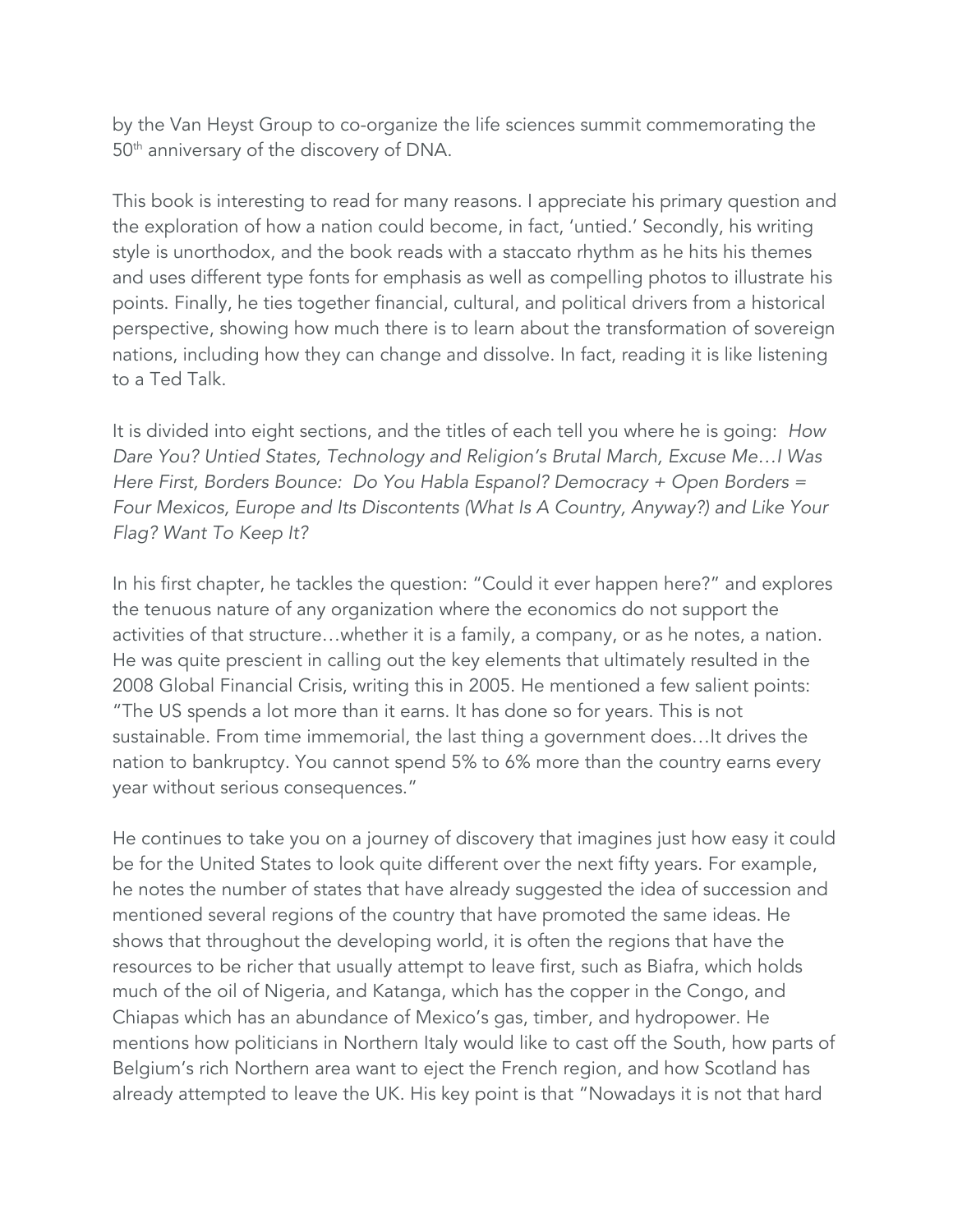to dissolve, or split, a country. Flags, borders, and anthems are delicate. They are real. But, they are also myths… *(definition of myth: the way things are, as people in a particular society believe them to be.)."*

As he points out, we may not pay so much attention to or contemplate this possibility in the United States since we have been pretty stable in the Western Hemisphere. We've not generated any true new borders since 1910. And yet, he contends this thinking may be short-sighted, asking the question: "How many stars do you think, will be in the US flag in fifty years?" After reading this book, I find that a tough question to answer, considering the many divisive elements we all experience in our culture today.

Countries fragment regularly on the planet, often driven by historical factors such as race, ethnicity, language, culture, and colony of origin. Looking globally, he notes that of the 193 countries today in the United Nations, there were only 50 such members in 1950. He reminds us that some of the atlases of the 1700s look similar to maps we see today, especially in Europe and Africa.

His second chapter deals with the United States, and he presents a compelling argument that takes the potential for division beyond the pure economics of the situation. In this chapter, he explores the red and blue United States but takes us beyond the more traditional dialogue of what we read and hear in our political discourse of today. He explores the differences in where knowledge and money are generated versus where they are spent. For example, he notes that, on average, it takes about 3,000 Americans to generate one US patent. And the states where it takes fewer people, tend to vote Democratic while the opposite would be true for Republican states.

Subsequent chapters explore immigration, native Americans, and their own sovereignty within the US, as well as dynamic forces driving the 'untied possibilities' in both Canada and Mexico. He illustrates the divisions in Mexico and the real potential of the 'four countries' of Mexico. He compares Central Mexico to a 'compact Poland,' Northern Mexico to Chile, Maya Mexico to Tunisia, and Southern Mexico to Ecuador in a very informative section. He is careful to point out that he is not advocating for Mexico to split, nor is he saying that would be a good outcome. But rather, he wants to make sure that all concerned understand the very real possibilities.

He encourages open discourse about what he sees as a distinct possibility in Canada and the United States, saying, "Country splits often become irreversible long before they are recognized de facto and de jure. So, if you love your flag, your country, you